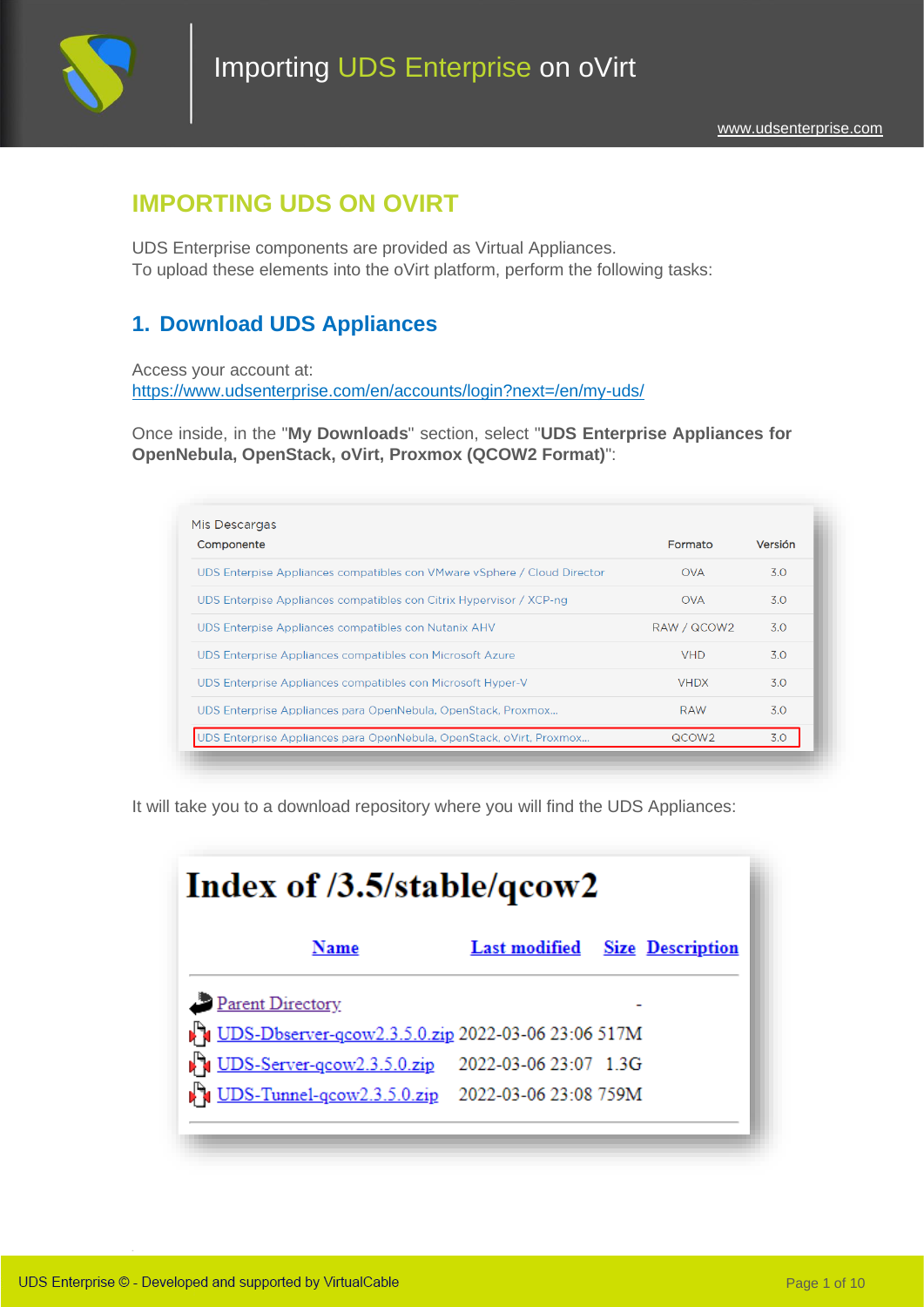

## **2. Import UDS Appliances to the virtual platform**

Download the UDS Appliances. See below an example with the UDS Server Appliance (**UDS-Server-qcow2.3.0.0**).

Download the .zip file and unzip it:



Access the oVirt environment through the oVirt-engine manager and proceed to import the server's virtual disk (in qcow2 format).

In the "**Storage**" menu access the "**Disk**" section

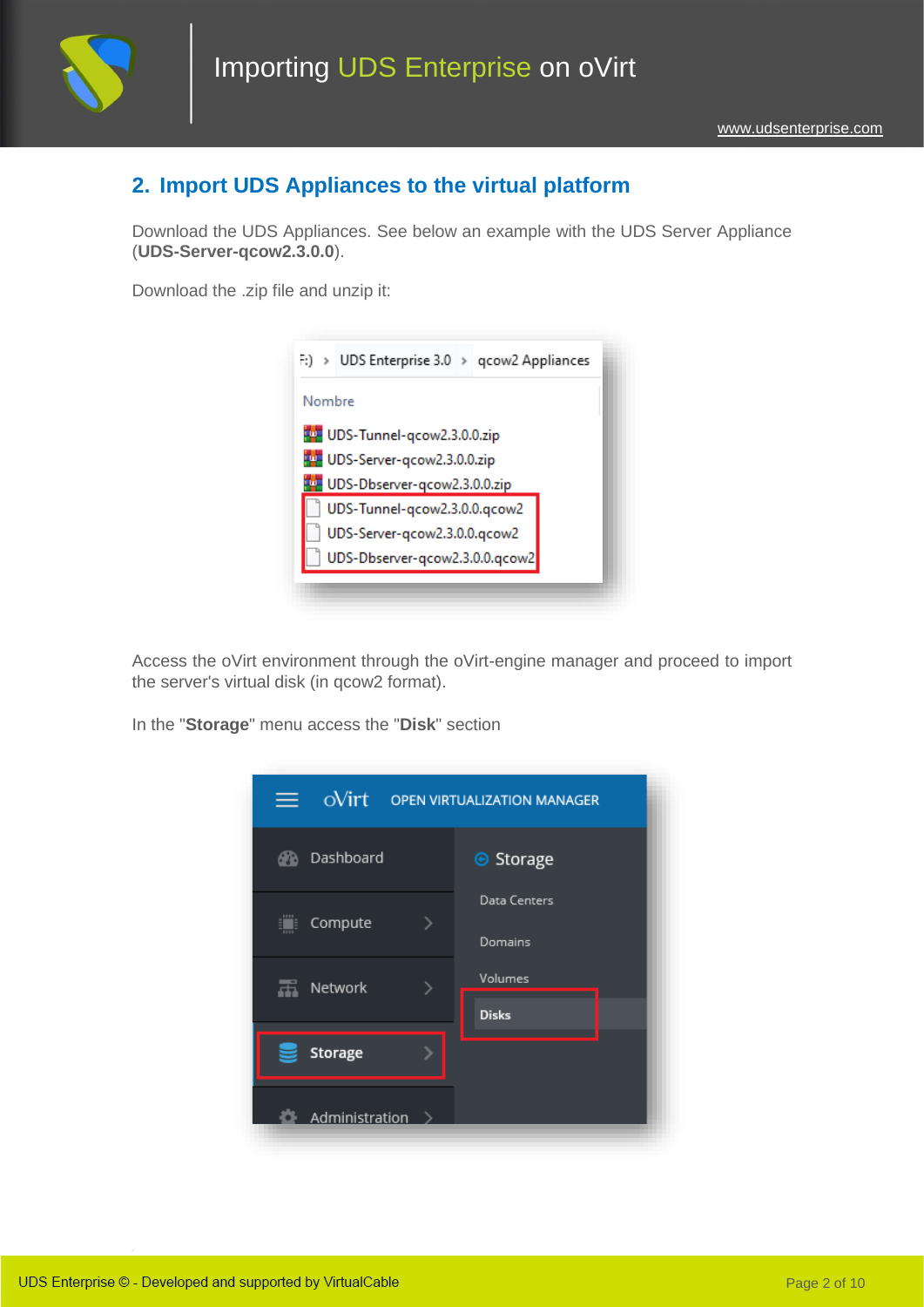

To import the disks from the UDS servers, in the menu select "**Upload**" and then "**Start**":

| Disks:                             |                            |             |   |                       | $\mathsf Q$<br>☆<br>$\pmb{\times}$<br>$\mathcal{L}$ | Edit<br><b>New</b>  | Remove        | Move<br>Copy | Upload $\sim$     |
|------------------------------------|----------------------------|-------------|---|-----------------------|-----------------------------------------------------|---------------------|---------------|--------------|-------------------|
|                                    |                            |             |   |                       |                                                     |                     |               |              | Start             |
| All<br>Disk Type:<br><i>Images</i> | Direct LUN   Managed Block |             |   | Content Type: All Y   |                                                     |                     |               |              | Cancel            |
| O<br>$\checkmark$                  |                            |             |   |                       |                                                     |                     |               |              | Pause             |
|                                    |                            |             |   |                       |                                                     |                     |               |              | Resume            |
|                                    |                            |             |   |                       |                                                     |                     |               |              |                   |
|                                    | ID                         | <b>Post</b> |   | <b>Attached To</b>    | $\blacktriangledown$ Storage Domain(s)              | <b>Virtual Size</b> | <b>Status</b> | <b>Type</b>  | <b>Descriptio</b> |
| <b>Alias</b><br>xUbuntu20          | 4a93                       |             | ņ | xUbuntu20-UDSTemplate | <b>VM<sub>s</sub></b>                               | $20$ GiB            | OK            | Image        |                   |

In the import wizard you must indicate the server's disk file in qcow2 format, and a name in which storage and host will be hosted.

| <b>Upload Image</b>                      |                                             |                                                   |                                                                    |
|------------------------------------------|---------------------------------------------|---------------------------------------------------|--------------------------------------------------------------------|
| <b>Choose File</b>                       | UDS-Server-qcow2.3.0.0.qcow2                |                                                   |                                                                    |
| Format:<br>Size:<br><b>Virtual Size:</b> | QCOW2<br>2 GiB<br>8 GiB                     | Content:<br>QCOW2 Compat:<br><b>Backing File:</b> | Data<br>1.1<br><b>No</b>                                           |
| <b>Disk Options</b>                      |                                             |                                                   |                                                                    |
| Size (GiB)<br><b>Alias</b>               | 8<br><b>UDS-Server</b>                      |                                                   | <b>Wipe After Delete</b><br>Shareable<br>Enable Incremental Backup |
| Description                              |                                             |                                                   |                                                                    |
| Data Center                              | <b>Default</b>                              | v                                                 |                                                                    |
| <b>Storage Domain</b>                    | VMs (180 GiB free of 199 GiB)               | v                                                 |                                                                    |
| <b>Disk Profile</b>                      | <b>VMs</b>                                  | v                                                 |                                                                    |
| Host <sup>O</sup>                        | ovirtnode44.vc.local                        | v                                                 |                                                                    |
| <b>Test Connection</b><br>$\bm{\omega}$  | Connection to ovirt-imageio was successful. |                                                   |                                                                    |
|                                          |                                             |                                                   | OK<br>Cancel                                                       |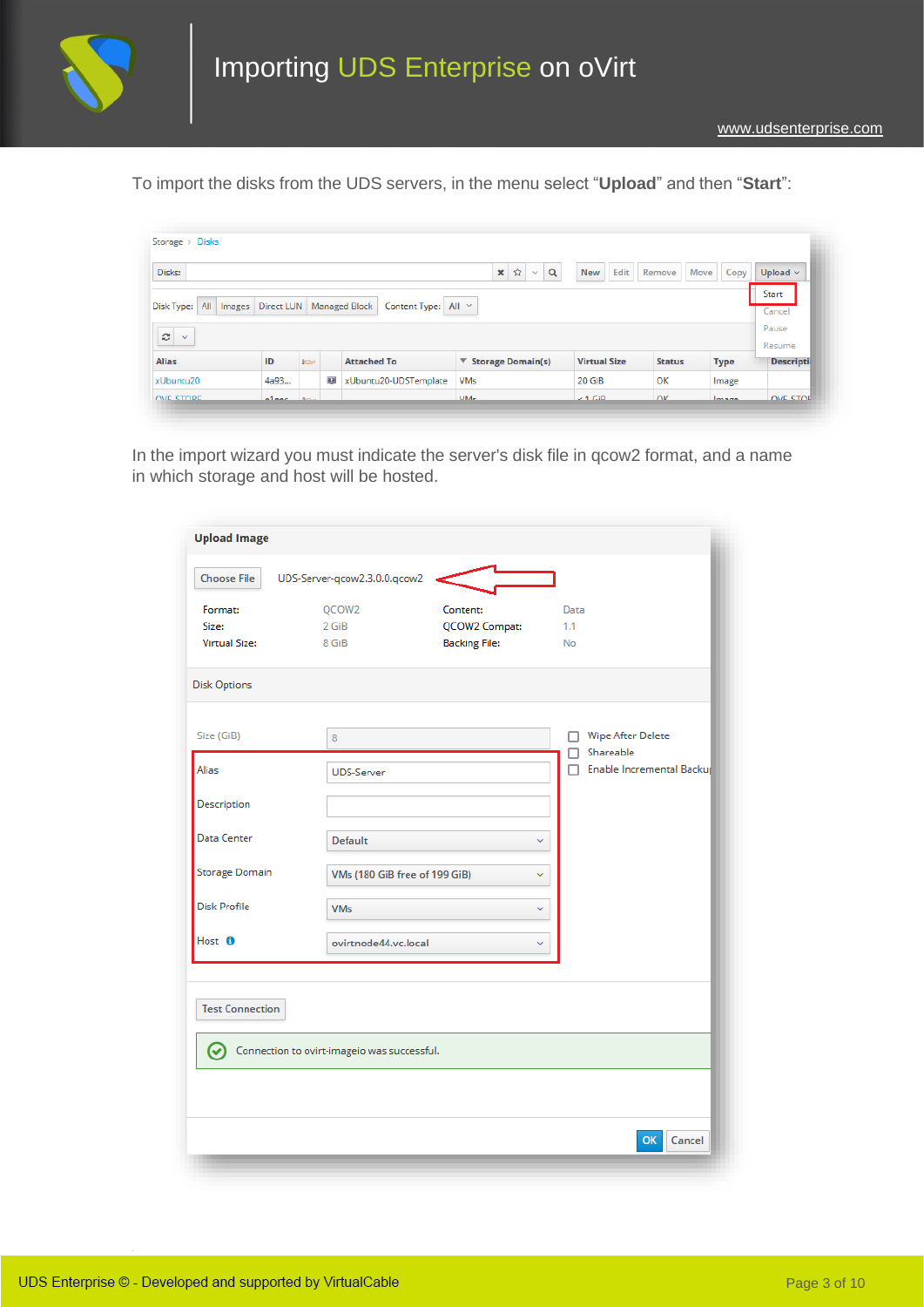

Once the data has been indicated and the connection test has been carried out, click on "**OK**" for the import process to start:

| Disks:                         |            |                |   |                                       |                       |                     |                            |              |
|--------------------------------|------------|----------------|---|---------------------------------------|-----------------------|---------------------|----------------------------|--------------|
|                                |            |                |   |                                       |                       | Edit<br><b>New</b>  | Remove<br>Move             | Uple<br>Copy |
| All Images<br>Disk Type:       | Direct LUN |                |   | <b>Managed Block</b><br>Content Type: | All $\vee$            |                     |                            |              |
| ø<br>$\checkmark$              |            |                |   |                                       |                       |                     |                            |              |
| <b>Alias</b>                   | ID         | <b>Basic</b>   |   | <b>Attached To</b>                    | ▼ Storage Domain(s)   | <b>Virtual Size</b> | <b>Status</b>              | <b>Type</b>  |
|                                | 4a93       |                | p | xUbuntu20-UDSTemplate                 | <b>VM<sub>s</sub></b> | 20 GiB              | OK                         | Image        |
| xUbuntu20<br><b>UDS-Server</b> | 1464       |                |   |                                       | <b>VM<sub>s</sub></b> | 8 GiB               | <b>Sent 372 of 2220 MB</b> | Image        |
| <b>OVF STORE</b>               | e1eec      | <b>College</b> |   |                                       | <b>VMs</b>            | $< 1$ GiB           | OK                         | Image        |

Once finished, proceed to import the rest of the UDS components (if necessary):

| ø<br>$\sim$       |       |             |   |                       |                                        |                     |               |       |
|-------------------|-------|-------------|---|-----------------------|----------------------------------------|---------------------|---------------|-------|
| <b>Alias</b>      | ID    | <b>Page</b> |   | <b>Attached To</b>    | $\blacktriangledown$ Storage Domain(s) | <b>Virtual Size</b> | <b>Status</b> | Type  |
| xUbuntu20         | 4a93  |             | ņ | xUbuntu20-UDSTemplate | <b>VM<sub>s</sub></b>                  | 20 GiB              | OK            | Image |
| <b>UDS-Tunnel</b> | 331f8 |             |   |                       | <b>VM<sub>s</sub></b>                  | 13 GiB              | OK            | Image |
| <b>UDS-Server</b> | 1464  |             |   |                       | <b>VMs</b>                             | 8 GiB               | OK            | Image |
| UDS-DBServer      | 55dc  |             |   |                       | <b>VM<sub>s</sub></b>                  | $10$ GiB            | OK            | Image |
| <b>OVF STORE</b>  | e1eec |             |   |                       | <b>VM<sub>s</sub></b>                  | $<$ 1 GiB           | ОК            | Image |

You have to confirm that the import process has been successful. To do this, access the disk that you have just imported and confirm that it has a size greater than 1 GB:

| General              | <b>Virtual Machines</b>  | Storage           | Permissions                          |
|----------------------|--------------------------|-------------------|--------------------------------------|
| Alias:               |                          | <b>UDS-Tunnel</b> |                                      |
| Description:         |                          |                   |                                      |
| ID:                  |                          |                   | 331f860b-bff6-4c09-86e1-5d0f8e46a016 |
| Disk Profile:        | VM<                      |                   |                                      |
|                      | Wipe After Delete:<br>No |                   |                                      |
| <b>Virtual Size:</b> |                          | 13 GiB            |                                      |
| <b>Actual Size:</b>  |                          | 3 GiB             |                                      |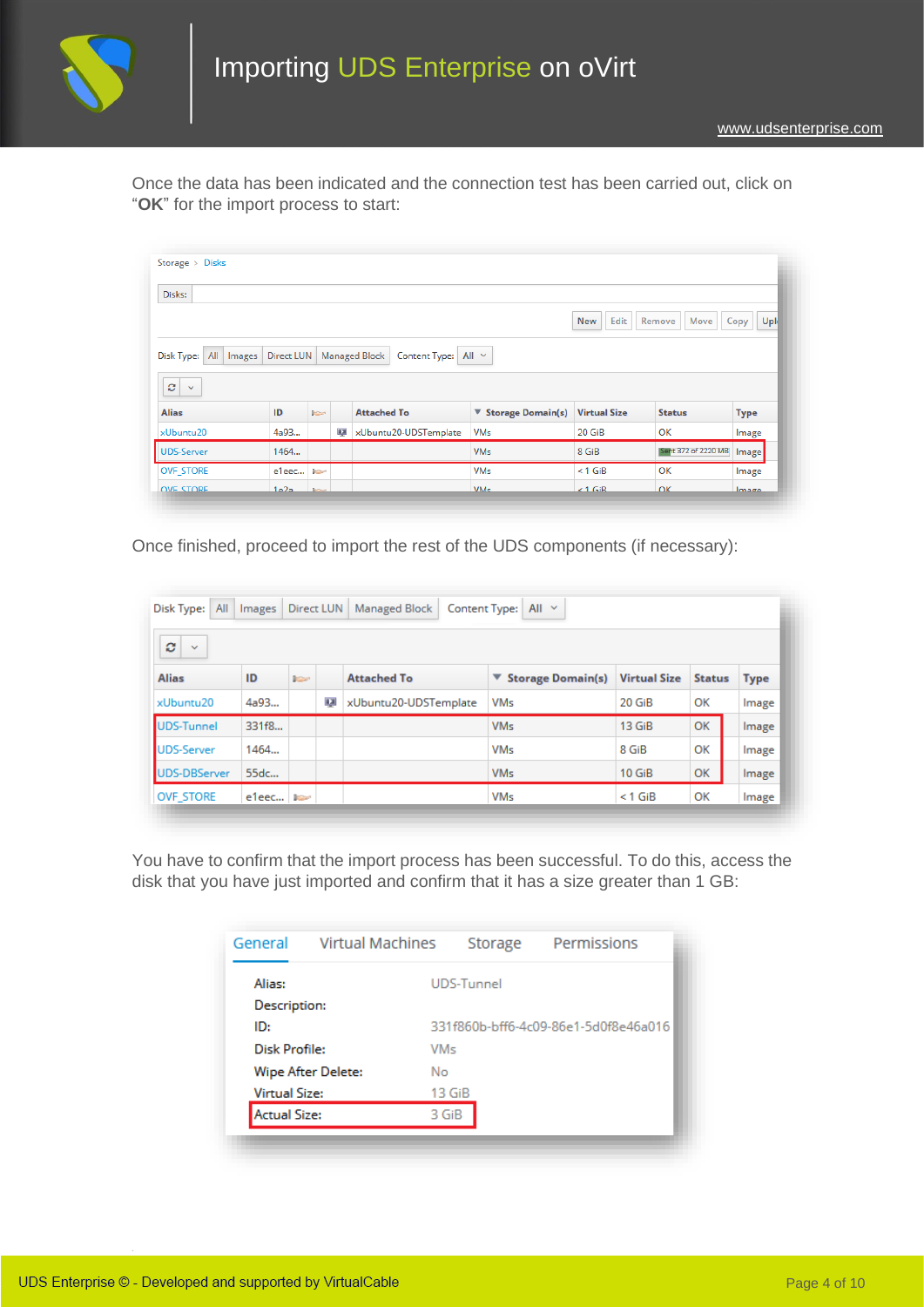

If after a while since the import started the size is less than 1 GB, you will have to repeat the process, since that means that the disk is not been imported correctly:

| General              | <b>Virtual Machines</b>  | Storage           | Permissions                          |
|----------------------|--------------------------|-------------------|--------------------------------------|
| Alias:               |                          | <b>UDS-Tunnel</b> |                                      |
| Description:         |                          |                   |                                      |
| ID:                  |                          |                   | eb560b94-321c-4dde-8e90-8678993ad8df |
| <b>Disk Profile:</b> |                          | VM<               |                                      |
|                      | Wipe After Delete:<br>No |                   |                                      |
| <b>Virtual Size:</b> |                          | 13 <sub>GiB</sub> |                                      |
| <b>Actual Size:</b>  |                          | $<$ 1 GiB         |                                      |

Once you have the disks of the UDS components hosted on the oVirt platform, proceed to create the virtual machines that will make up the UDS servers.

In the "**Compute**" menu access the "**Virtual Machines**" section:

|             | $\frac{1}{\text{O}}$ | <b>OPEN VIRTUALIZATION MANAGER</b> |
|-------------|----------------------|------------------------------------|
|             | Dashboard            | <b>⊙</b> Compute                   |
| <b>SEEE</b> |                      | <b>Virtual Machines</b>            |
|             | Compute              | Templates                          |
|             |                      |                                    |

To run the virtual machine creation wizard, select "**New**":

| V <sub>ms</sub> : |              |              |         | ☆<br>$\boldsymbol{\mathsf{x}}$          | Q<br>New<br>$\mathbf{v}$ | Edit         |
|-------------------|--------------|--------------|---------|-----------------------------------------|--------------------------|--------------|
| c                 | $\sim$       |              |         |                                         |                          |              |
|                   |              | <b>Name</b>  | Comment | Host                                    | <b>IP Addresses</b>      | <b>FQDN</b>  |
|                   | <b>Septe</b> | HostedEngine |         | ovirtnode44.vc.local   192.168.11.97 fe |                          | ovirt-engine |
|                   |              |              |         |                                         |                          |              |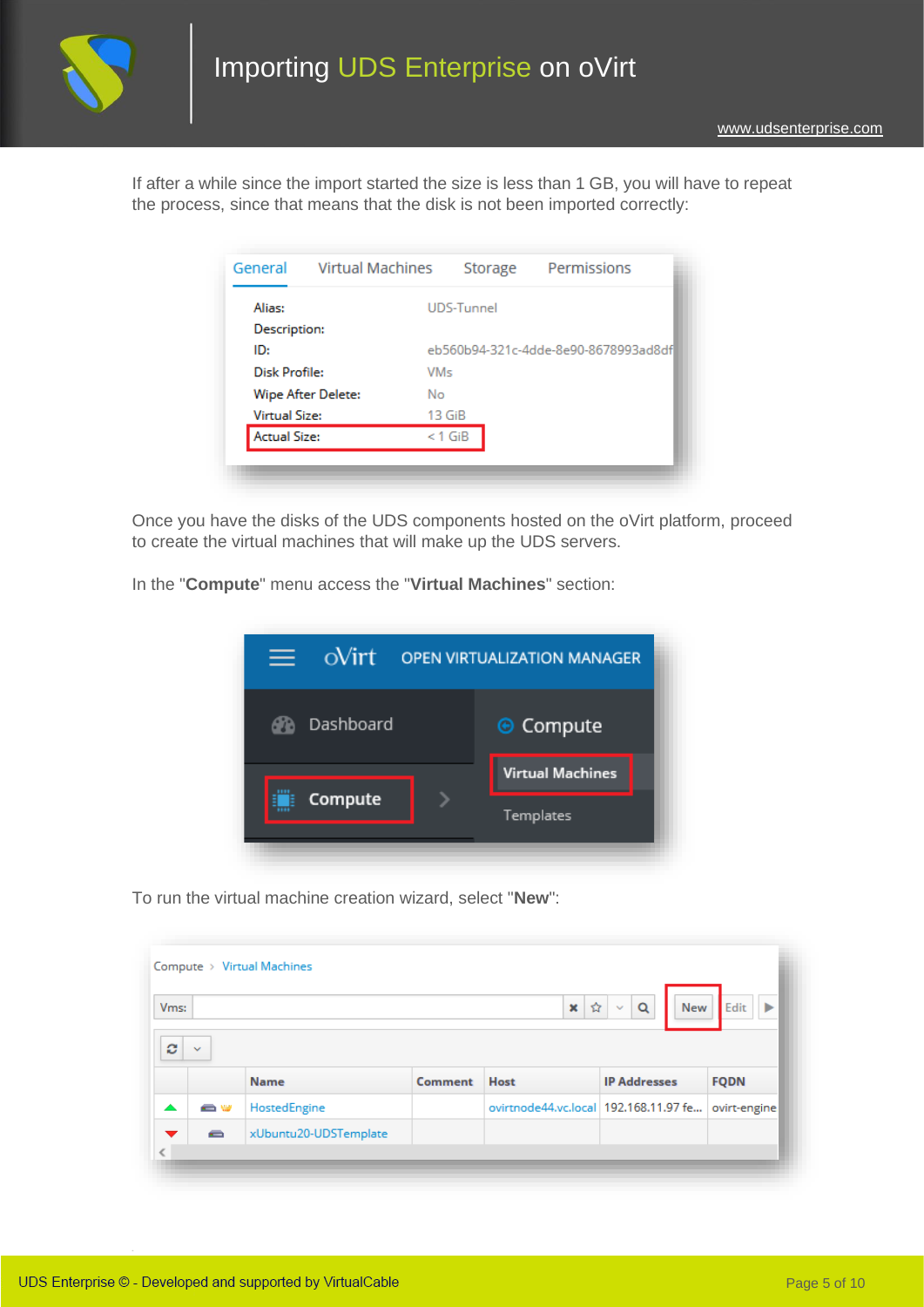

In the wizard, you must indicate at least the following information:

▪ General

Indicate the "**Linux**" OS and a descriptive name:

| <b>New Virtual Machine</b> |   |                                                                                    |     |                      |
|----------------------------|---|------------------------------------------------------------------------------------|-----|----------------------|
| General                    | ⋋ | Cluster                                                                            |     | <b>Default</b>       |
| <b>System</b>              |   |                                                                                    |     | Data Center: Default |
| <b>Initial Run</b>         |   | Template                                                                           |     | Blank $(0)$          |
| Console                    |   | <b>Operating System</b>                                                            |     | Linux                |
|                            |   | <b>Instance Type</b>                                                               | C.D | Custom               |
| <b>Host</b>                |   | Optimized for                                                                      |     | Server               |
| <b>High Availability</b>   |   | Name                                                                               |     | <b>UDS-Server</b>    |
| <b>Resource Allocation</b> |   | Description                                                                        |     |                      |
| <b>Boot Options</b>        |   | Comment                                                                            |     |                      |
| <b>Random Generator</b>    |   | <b>VMID</b>                                                                        |     |                      |
| <b>Custom Properties</b>   |   | $\Box$ Stateless $\Box$ Start in Pause Mode $\Box$ Delete Protection $\Box$ Sealed |     |                      |

In the "**Instance Images**" section, click on "**Attach**" and select the previously imported server disk. You will also mark that it is the disk with the OS:

| General |                             |                      | Cluster          |                     |                    |                                 | <b>Default</b> |     |              |             |
|---------|-----------------------------|----------------------|------------------|---------------------|--------------------|---------------------------------|----------------|-----|--------------|-------------|
|         | <b>Attach Virtual Disks</b> |                      |                  |                     |                    |                                 |                |     |              |             |
|         |                             |                      |                  |                     |                    |                                 |                |     |              |             |
|         | Direct LUN<br>Image         | <b>Managed Block</b> |                  |                     |                    |                                 |                |     |              |             |
|         | <b>Alias</b>                | <b>Description</b>   | ID               | <b>Virtual Size</b> | <b>Actual Size</b> | <b>Storage Domain Interface</b> |                | R/O | $\boxed{OS}$ | <b>Page</b> |
| О       | UDS-DBSer                   |                      | 55dc09a2-5       | 10 GiB              | 1 GiB              | <b>VM<sub>s</sub></b>           | VirtIO-SCSI v  | □   | □            |             |
| $\circ$ | <b>UDS-Server</b>           |                      | 1464d7ab-1 8 GiB |                     | 3 GiB              | <b>VMs</b>                      | VirtIO-SCSI v  | □   | ✓            |             |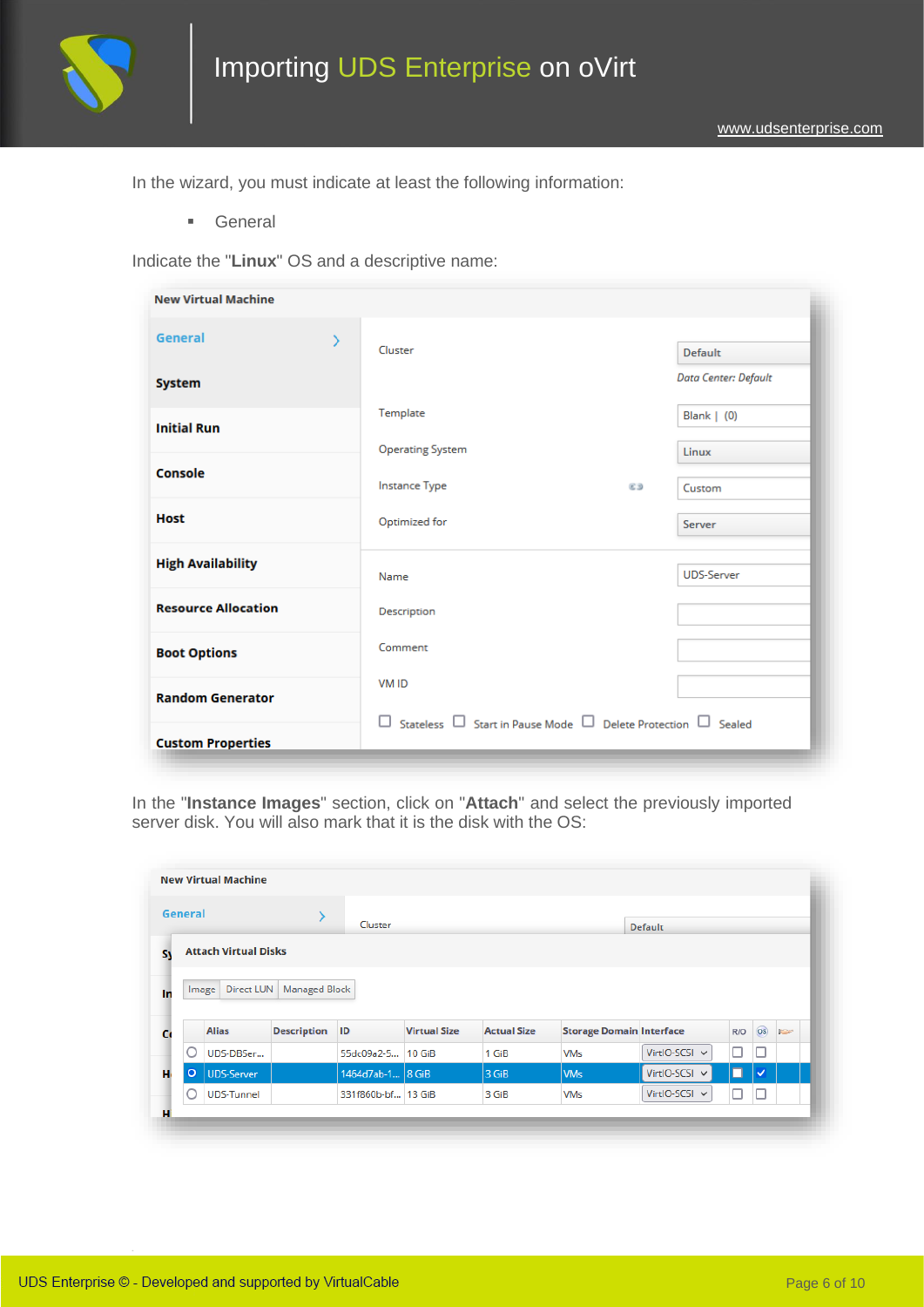

| General                    | Cluster                                                                            | <b>Default</b>              | $\checkmark$                  |
|----------------------------|------------------------------------------------------------------------------------|-----------------------------|-------------------------------|
| <b>System</b>              |                                                                                    | <b>Data Center: Default</b> |                               |
| <b>Initial Run</b>         | Template                                                                           | Blank $(0)$                 | $\checkmark$                  |
|                            | <b>Operating System</b>                                                            | Linux                       | v                             |
| Console                    | <b>Instance Type</b><br>63                                                         | Custom                      | $\checkmark$                  |
| <b>Host</b>                | Optimized for                                                                      | Server                      | $\checkmark$                  |
| <b>High Availability</b>   | Name                                                                               | <b>UDS-Server</b>           |                               |
| <b>Resource Allocation</b> | Description                                                                        |                             |                               |
| <b>Boot Options</b>        | Comment                                                                            |                             |                               |
| <b>Random Generator</b>    | <b>VMID</b>                                                                        |                             |                               |
| <b>Custom Properties</b>   | $\Box$ Stateless $\Box$ Start in Pause Mode $\Box$ Delete Protection $\Box$ Sealed |                             |                               |
|                            | <b>Instance Images</b>                                                             |                             |                               |
| Icon                       | UDS-Server: (8 GB) attaching (boot)                                                | Edit                        | ۰<br>$\overline{\phantom{a}}$ |
| <b>Foreman/Satellite</b>   | Instantiate VM network interfaces by picking a vNIC profile.                       |                             |                               |
|                            | nic1<br>ovirtmgmt/ovirtmgmt<br>v                                                   |                             | ÷<br>-                        |

In the network section, indicate a valid network for the server:

■ System

Enter the number of vCPUs and the amount of memory that the servers will have:

| <b>New Virtual Machine</b> |               |                                         |     |                      |
|----------------------------|---------------|-----------------------------------------|-----|----------------------|
| General                    |               | Cluster                                 |     | <b>Default</b>       |
| <b>System</b>              | $\mathcal{P}$ |                                         |     | Data Center: Default |
| <b>Initial Run</b>         |               | Template                                |     | Blank $(0)$          |
|                            |               | <b>Operating System</b>                 |     | Linux                |
| Console                    |               | Instance Type                           | E.D | Custom               |
| <b>Host</b>                |               | Optimized for                           |     | Server               |
| <b>High Availability</b>   |               | <b>Memory Size</b>                      |     |                      |
|                            |               |                                         | E.D | 2048 MB              |
| <b>Resource Allocation</b> |               | Maximum memory <sup>0</sup>             | C.D | 2048 MB              |
| <b>Boot Options</b>        |               | Physical Memory Guaranteed <sup>O</sup> | CD  | <b>512 MB</b>        |
|                            |               | Total Virtual CPUs <sup>6</sup>         | C.D | $\overline{2}$       |
| <b>Random Generator</b>    |               | Advanced Parameters                     |     |                      |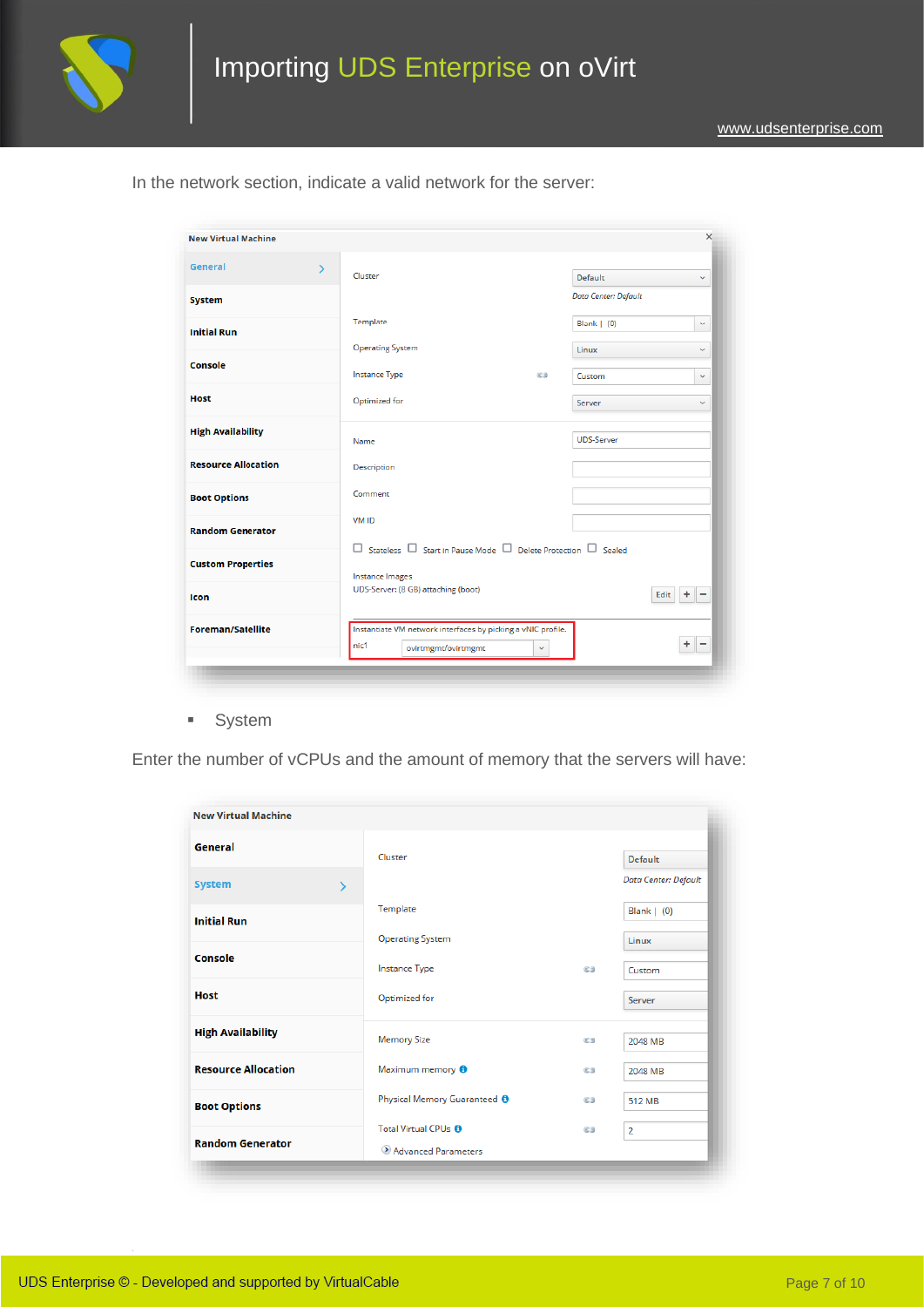

For the different components of UDS, you will indicate at least the following resources:

| VM           | <b>Memory (MB)</b> | <b>vCPUs</b> |
|--------------|--------------------|--------------|
| <b>MySQL</b> | 1024               |              |
| Server       | 2048               |              |
| Tunnel       | 2048               |              |

The rest of the parameters of the creation wizard can be left by default.

Once all the data has been specified, click on "**ok**" to create the server:

| Vms: |              |                       |                                                        | $\alpha$<br>✿<br>×<br>$\mathcal{L}$ | <b>New</b>  | Edit $\triangleright$ Run |           | $\sim$                  | <b>&amp; Suspend</b> | Export         | $\blacksquare$ Shutdown $\smile$ | C' Reb        |
|------|--------------|-----------------------|--------------------------------------------------------|-------------------------------------|-------------|---------------------------|-----------|-------------------------|----------------------|----------------|----------------------------------|---------------|
| c    | $\checkmark$ |                       |                                                        |                                     |             |                           |           |                         |                      |                |                                  |               |
|      |              | <b>Name</b>           | <b>Com Host</b>                                        | <b>IP Addresses</b>                 | <b>FQDN</b> |                           |           | <b>Clus Data Memory</b> | <b>CPU</b>           | <b>Network</b> | <b>Graphics</b>                  | <b>Status</b> |
| ▲    | e w          | HostedEngine          | ovirtnode44.vc.local   192.168.11.97 fe   ovirt-engine |                                     |             |                           |           | 45%<br>Defa Defa        | 5%<br>ーー             | 0%             | $SPICE + $                       | Up            |
| ▼    | $\equiv$     | <b>UDS-Server</b>     |                                                        |                                     |             |                           | Defa Defa | $\sim$                  | $\sim$               | $\sim$         | None                             | Down          |
| ▼    | -            | xUbuntu20-UDSTemplate |                                                        |                                     |             |                           | Defa Defa | $\sim$                  | $\sim$               | $\sim$         | None                             | Down          |

Repeat the same process for the rest of the UDS components:

| V <sub>ms</sub> : |              |                       | $\pmb{\times}$<br>☆<br>$\mathbf{v}$ | $\alpha$            | <b>New</b>  |  | Edit $\triangleright$ Run $\triangleright$ |                          | <b>↓ Suspend</b> | Shutdow<br>Export        |            |               |
|-------------------|--------------|-----------------------|-------------------------------------|---------------------|-------------|--|--------------------------------------------|--------------------------|------------------|--------------------------|------------|---------------|
| ø                 | $\checkmark$ |                       |                                     |                     |             |  |                                            |                          |                  |                          |            |               |
|                   |              | <b>Name</b>           | <b>Com Host</b>                     | <b>IP Addresses</b> | <b>FQDN</b> |  |                                            | <b>Clus Data Memory</b>  | <b>CPU</b>       | <b>Network Graphics</b>  |            | <b>Status</b> |
| ▲                 | <b>STAR</b>  | HostedEngine          | ovirtnode44.vc.local 192.168.11.97  |                     | ovirt-e     |  |                                            | 44%<br>Defa Defa -       | 10%<br>×.        | 0%<br>-                  | $SPICE + $ | Up            |
| ▼                 | $\equiv$     | <b>UDS-DBServer</b>   |                                     |                     |             |  | Defa Defa                                  | $\overline{\phantom{a}}$ | $\sim$           | $\sim$                   | None       | Down          |
| ▼                 | $\equiv$     | <b>UDS-Server</b>     |                                     |                     |             |  | Defa Defa                                  | $\sim$                   | $\sim$           | $\sim$                   | None       | Down          |
| ▼                 | $\equiv$     | <b>UDS-Tunnel</b>     |                                     |                     |             |  | Defa Defa                                  | $\sim$                   | $\sim$           | $\sim$                   | None       | Down          |
| ▼                 | ≘            | xUbuntu20-UDSTemplate |                                     |                     |             |  | Defa Defa                                  | $\sim$                   | $\sim$           | $\overline{\phantom{a}}$ | None       | Down          |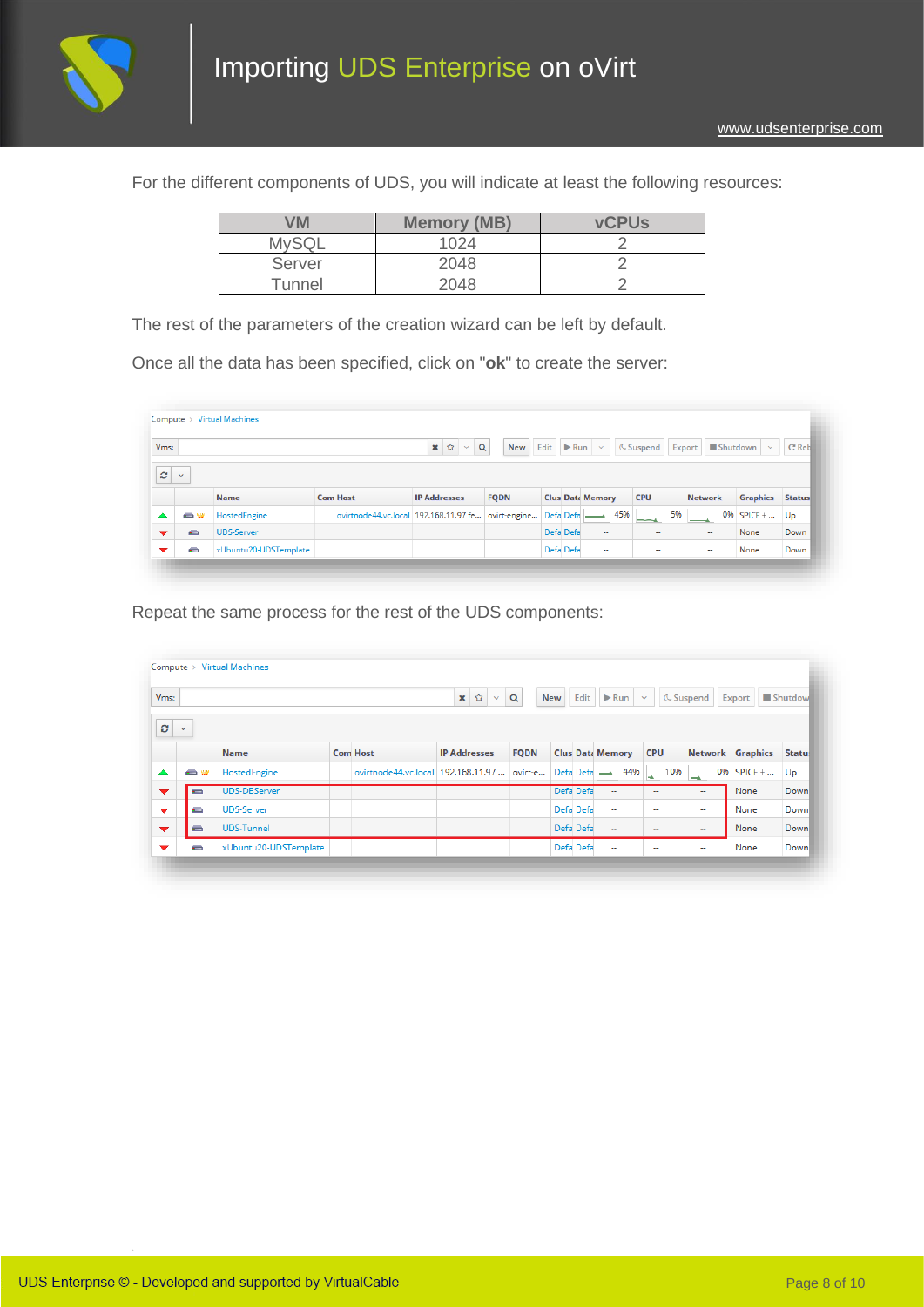

### **3. Start UDS servers**

Once the creation of the new virtual machine with the UDS Appliance disk is finished, turn on the VM and start a console to begin with the server configuration.



Wait for the VM to start and then proceed with the configuration of the UDS Appliance (see [Installation, Administration and User Manual of](https://www.udsenterprise.com/en/uds-enterprise/documentation/) [UDS Enterprise\)](https://www.udsenterprise.com/es/acerca-de-uds/documentacion/).

#### **NOTES:**

- **1. If you want to use the UDS Tunnel component (which will give you access from the WAN and HTML5 access to the different services) repeat the same tasks previously described using the UDS-Tunnel.xxzip file.**
- **2. If you do not have your own database server to host the UDS Enterprise database, from the same repository you can download a virtual machine with a database server already prepared for this purpose. We remind you that this server is not part of UDS Enterprise, and therefore, it is not supported.**